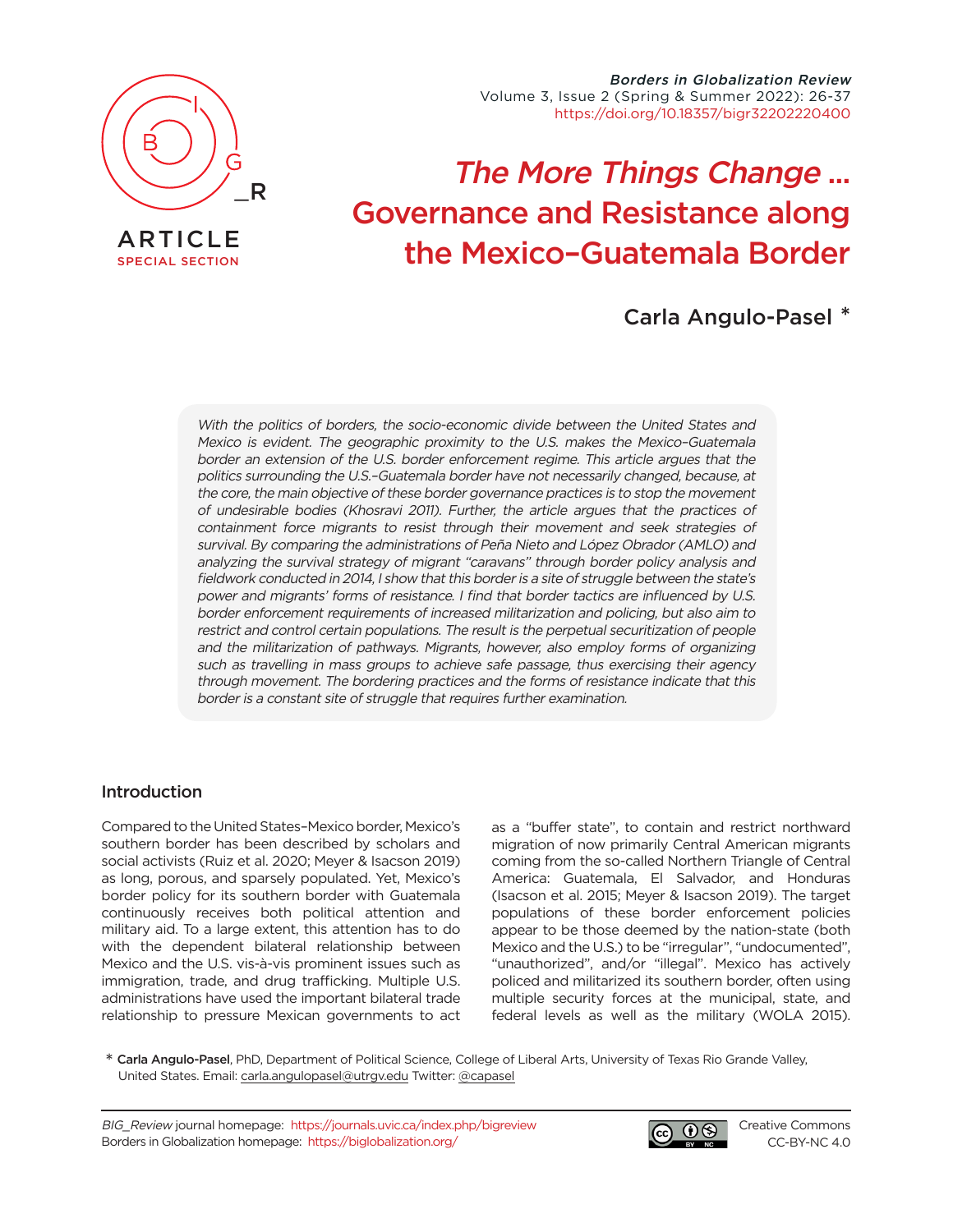The result has been a pattern of violent deterrence and containment that places "unauthorized" migrants on dangerous and secluded pathways, increases their vulnerability, and makes them susceptible to human rights violations by the same security forces who are theoretically supposed to be respecting their rights as outlined in Mexico's 2011 Ley de Migración.

This article argues that due to the geographic proximity between the U.S. and Mexico, border governance in Mexico has not only been influenced by the U.S. and pressured to be an extension of the U.S. border regime, but the core politics surrounding the Mexico– Guatemala border have not necessarily changed in practice because these bordering tactics aim to stop the movement of "undesirable" populations. These policies of containment are typically presented with political narratives of protection, such as the case the with the Programa Frontera Sur (PFS) in 2014 (Angulo-Pasel 2019). However, on the ground, deterrence and the restriction of movement, rather than protection, appear to be the objectives of the Mexican government. Nevertheless, while containing and disrupting irregular migrant movements may be the principal objectives, these policies and discourse have also created resistance. Thus, this article further argues that the Mexico–Guatemala "border", in all its manifestations of nation-state enforcement (practices of containment, surveillance, intimidation, apprehension, detention, deportation) is a site of struggle, which propels migrants to resist through movement because these border policies do not address the historical and sociopolitical conditions that motivate this migration. Analyzing the entanglement of border practices between Mexico and the U.S. provides the opportunity to examine an overlooked arena of the struggle between power (Mexico's border regime and punitive border practices) and resistance (migrant survival strategies to travel north).

This article primarily uses discourse and policy analysis to observe how border policies, and narratives surrounding those policies, are used to negatively construct and frame "unauthorized" migrants as security threats and/or criminals. This negative framing sets the political agenda by "othering" migrants through fear and justifies punitive policies (Pope 2020). I also use data from fieldwork conducted in 2014 to highlight the effects of these policies on migrants and the struggles they face. The fieldwork consisted of semi-structured interviews with migrants and key informants, participant observation, and reflexive journal field notes. It took place in the states of Veracruz and Oaxaca. Theoretically, I employ critical border studies, which allows us to analyze the intersections of the nation-state's border regime and migrants' experiences and struggles. I utilize critical border theory to question what borders are, who implements border practices and to what end, where borders are located on-the-ground, and how migrants try to regain control over their movements vis-à-vis the power of the nation-state.

After providing a history of the entanglement of the border relations between the U.S. and Mexico, the article will focus on two cases which showcase how the border between Mexico and Guatemala is not only an extension of the U.S. border regime, but more importantly, is also a site of struggle between those who seek to contain and those who seek to move. The first case involves the two most recent presidencies in Mexico of Enrique Peña Nieto and Andrés Manuel López Obrador (AMLO). The case of these two presidents offer an interesting juxtaposition in that at first it appeared as though there may have been a break from the "business as usual" of hardline border enforcement through promises and political rhetoric from AMLO, but the practices quickly reverted back to the same tactics and techniques of border control. This case highlights the use of power and containment through discourse and policy. The second case showcases migrant struggle through resistance by examining the migrant "caravan", which has become a prominent strategy of resistance for migrants as a result of border enforcement tactics.

## Borders and Migration from a Critical **Standpoint**

In order to critically examine the dynamics of the southern border in Mexico, this article utilizes critical border theory to understand how irregular migration and migrants have been "othered" and represented as a national security "threat". As such, it is not necessarily all migration that the Mexican government seeks to contain and restrict, but rather a certain type of population or as Khosravi (2011) notes, the control of movement of those deemed "undesirable" by the nation-state. Critical border scholars concentrate on the relationship of migration and security to interrogate how and why "unauthorized" migration has been connected to a state's national security discourse. Within discourse and policy, migration has been socially and politically constructed as a threat to be managed and controlled (Walters 2010). This social construction of threat occurs alongside political framing and agenda setting which presents "unauthorized" migrants negatively as criminals or "bogus" refugee claimants. This has been referred to as a "border spectacle" (De Genova 2013) whereby the state, through border enforcement, enacts exclusion and (re)produces "illegalized" migration as a category. The category of "illegal" is placed on "selected migration streams and bodies while other streams and bodies are marked as legal, professional, student, allowable" (Casas-Cortes et al. 2015, 67). Within the Mexican context, for instance, migrants from Central American are differentially excluded by being perceived as thieves, drug traffickers, rapists, among others (Isacson et al. 2015). These narratives, therefore, make it easier to justify militarized border

\_R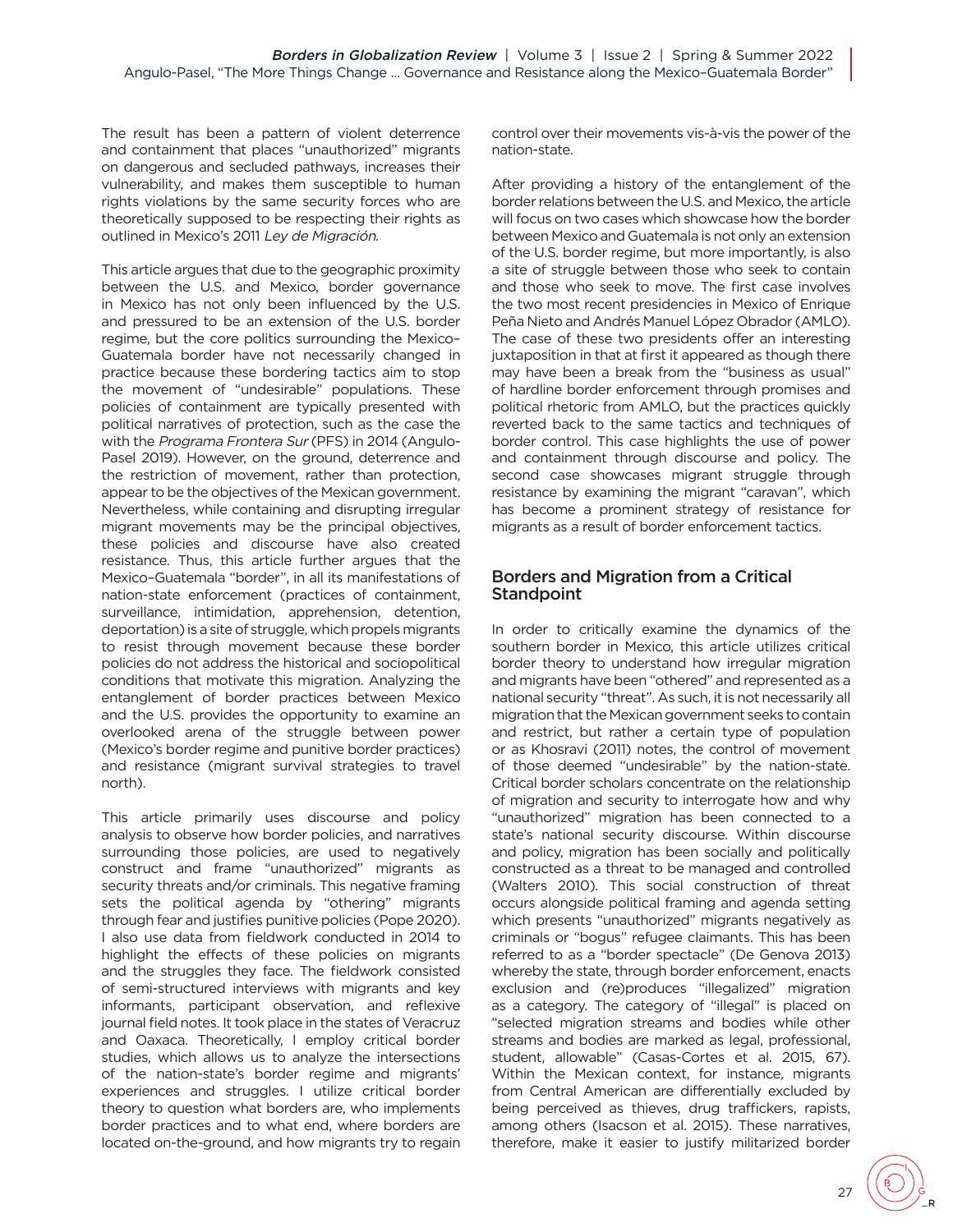security policies and enforcement operations. Given the increasing xenophobia and local resentment towards foreigners, Mexican citizens may feel this enforcement is necessary given the threat "unauthorized" migrants supposedly pose to their communities (International Crisis Group 2018).

In essence, the securitization of migration is a part of a wider politicization project, which negatively characterizes "unauthorized" immigrants and/or asylum-seekers as a challenge to national identity, culture, and sense of belonging. Thus, since migrants are framed and perceived as a "threat", "unauthorized" migration becomes a security "problem" to be dealt with using institutional policies that protect public security. According to Huysmans (2000), the security problem (i.e. "unauthorized" migrants that seek to destabilize public order) comes first and the border policy is an instrumental reaction or a tactic/technique to solve the "problem". Therefore, the policy "protect[s] the state, its society… against the dangers related to an invasion of (illegal) immigrants and asylum-seekers" (Huysmans 2000, 757).

Framing "unauthorized" migration and migrants as a "threat" also reinforces the concept of "othering" as these migrants are not part of the social cultural fabric. Through the use of "us versus them" political narratives, nation-state governments are able to objectify the other. Additionally, these fabricated "threats" objectify the other using elements of race and culture, which shows existing post-colonial hierarchies (Aradau et al. 2021). "Unauthorized" migration management, therefore, effectively becomes a continuation of the colonial project where foreigners are subjugated and racialized (Walters 2010; Loyd et al. 2012; Walia 2021). Overall, border policy becomes a political project of belonging, of who belongs and who does not (Yuval-Davis et al. 2019). Bordering practices, in turn, can happen everywhere and in everyday life (Balibar 2002), not only at geographic boundaries like the Mexico–Guatemala territorial line. As will be shown below, border enforcement may begin at the southern border but the "border", in its many manifestations, follows the "unauthorized" migrant throughout their journeys. As such, the border follows and surrounds "unauthorized" migrants because bordering processes and practices have the potential to be materialized anywhere (Nyers 2008; Khosravi 2011).

Alongside constructing negative narratives through "threat" and "othering" discourses, the externalization of border enforcement is another tactic used by sovereign states to contain and restrict "unauthorized" migration and is a key bordering practice that is directly connected to the perception of migration as a "threat". According to Casas-Cortes et al. (2015), this process is "based on the direct involvement of the externalizing state's border authorities in other countries' sovereign territories, and outsourcing of border

control responsibilities to another country's national surveillance forces" (73). Since nation-state actors view the regulation of this migrant population as imperative to protecting the country's internal public security, government officials need to ensure that this "threat" does not reach its territorial border. At the same time, if this population does reach and surpass the border, border enforcement has to also shift internally within the nation-state's borders. These bordering practices have been referred to as promoting a "delocalization" of the border (Walters 2006), a "spatial stretching" of the border (Amoore 2006), and/or the state's "remote control" (Lahav & Guiraudon 2000) whereby both state and non-state actors may participate in the border enforcement regime. Using externalization as a tactic again challenges the conventional ways we think of "borders" as territorial lines dividing nation-states since policies related to border control can happen anywhere (Balibar 2002) and not just at the official line between two sovereign nation-states.

In addition, by critically exploring borders, we observe that despite the continued attempts by the nation-state to control, borders are difficult to regulate because they are not only fixed territorial lines. States try to enact their sovereign power by executing different tactics and techniques to maintain territorial claims, but borders become fluid and shifting boundaries. The "border" is constituted as a transnational space, an "ambivalent space at the fringe of two societies" (Biemann 2002, 1). By examining these shifting boundaries, we are able to (re)define the border by "giving attention to the fluidity of nation-state borders and the complexity of the experiences of those who live in them and/or across them" (Brambilla 2015). With this standpoint, we can understand migration from the migrants' perspective. Thus, when observing the Mexico–Guatemala borderlands, we can reconceptualize this space as a site of struggle. A site of struggle between the nationstate's border regime, which is trying to contain and disrupt "unauthorized" migration, and, migrants, who are resisting the state's techniques of power and domination and living everyday lives through the struggle for survival. This type of migration can also be looked upon as struggles over human mobility, or the right to move (Sharma 2020). Within this struggle, mobility or movement becomes the means of survival. As Franck (2019) notes, these struggles "shed light on both the consequences and limits of state power in the attempts to control and discipline [migrants]" (22).

Furthermore, if we analyze migrants' experiences, we learn that they experience multiple struggles in their journeys, but migrants are also capable of their own tactics in order to break away from their sociopolitical conditions and practice their right to move to survive. Similarly, feminist border theory (Aaron et al. 2010; Ruiz-Aho 2011) has paid particular attention to studying marginalized voices, which are usually silent when the referent object is the nation-state. Giving voice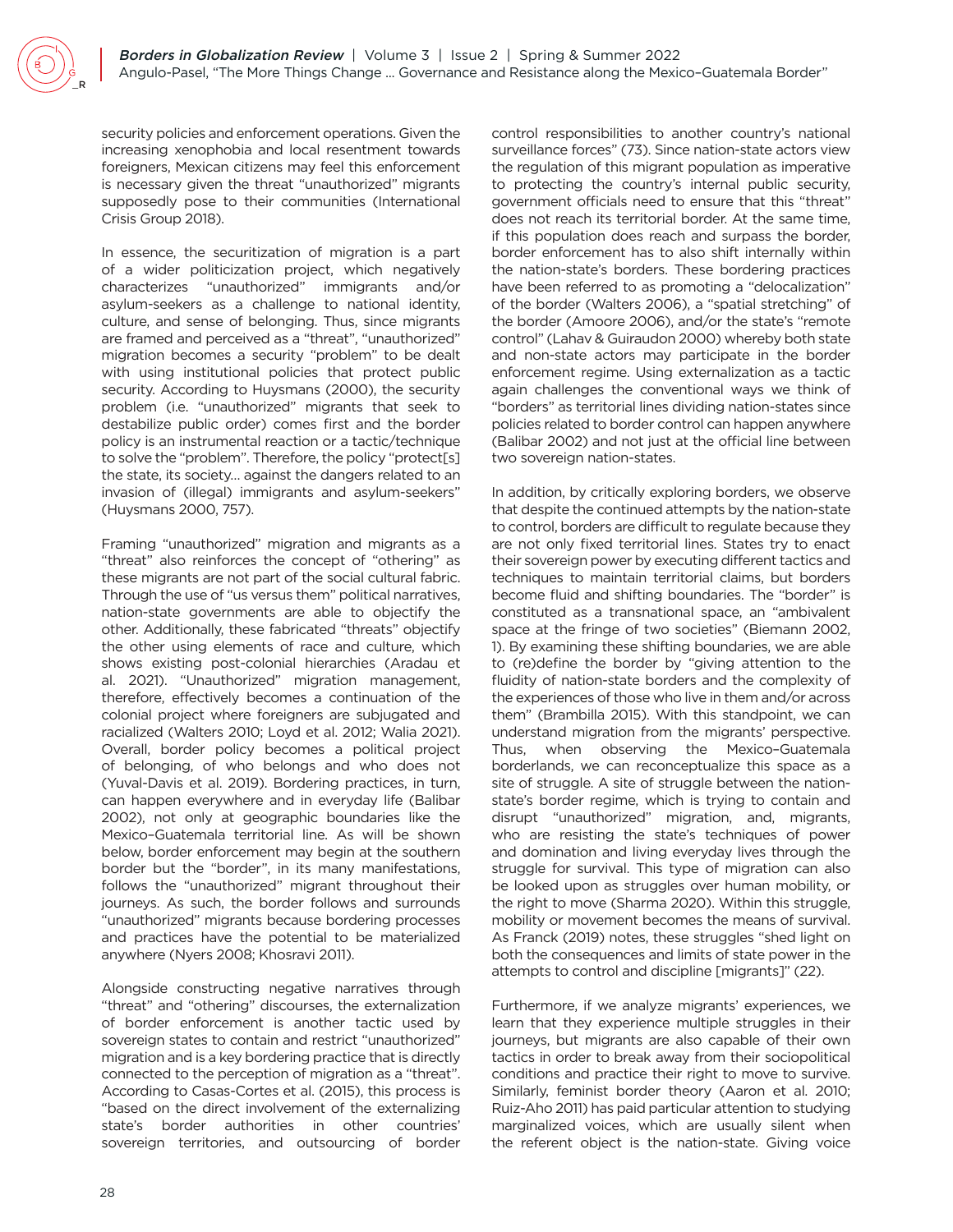to marginalized populations deconstructs the power hierarchies that borders create and, instead, centres subaltern forms of knowledge. The case of migrant "caravans" is a perfect example of how migrants seek strategies within their control in order to achieve their own goals of mobility. By examining borders through the migrants' perspective, I show that they are not "threats" but rather claims-making agents, who seek, and to the extent possible, request rights to which they are entitled.

At the same time, however, it is also important not to romanticize migrants as heroines who are able to overcome all struggles of "unauthorized" migration. There continues to be ongoing debates about structure and agency with regards to migrant (im)mobility (Papadopoulos & Tsianos 2013; Squire 2017). Migrants may grapple with bordering practices beyond their control, but they are not simply passive victims in this migration space and can enact forms of resistance albeit within a small space for action (Stierl 2020). Therefore, during their journeys, migrants encounter forms of constrained agency (Angulo-Pasel 2018). In all, a migrant journey may start as an individual movement but can quickly become a collective action. Organized movements, like the so-called Central American "caravans", may seem like a simple act of walking together. But, as part of the struggle, it also resembles a political mobilization and creates a new socio-political space to express themselves in solidarity. Thus, through the exercise of movement, of walking together, "collectively joining together in movement, and through their movement, [they are] manifesting their grievances or demands by appropriating space and indeed producing a new space through their movement" (Aradau et al. 2021, 16).

In sum, through the cases of the two latest presidents, Peña Nieto and AMLO and the migrant caravans, we will see how these migration struggles interact. But first, I will provide a history of U.S.–Mexico border relations which sets the scene for migrant struggles.

## A History of Entanglement: Mexico–U.S. Border Relations

To appreciate the dynamics of the Mexico–Guatemala border, one needs to examine the entangled history and relationship of the border that divides Mexico and the U.S. Like many other borders that divide economically prosperous regions from those labelled as either part of the "developing world", "Third World", or the "South", geographic proximity to more affluent countries creates more impetus for hard security policies. Astutely, Anzaldua (1987) argues that the U.S.–Mexico border is "una herida abierta [an open wound] where the Third World grates against the first and bleeds" (pg. 25). Furthermore, fear and insecurity are strong drivers for the securitization of borders, especially

when "migrants attempt to cross between regions of great economic disparity"(Mountz & Hiemstra 2014, 383). As such, with respect to border enforcement, the Mexican–Guatemalan border can equally be seen as an externalization of the U.S. border. In the last decade, it may also be argued that Central American countries such as Guatemala, for instance, are trying to contain and disrupt the movement of "unauthorized" migrants, and thus also become border enforcers for the U.S. For example, in January 2021, the Guatemalan government ordered the military to stop a migrant "caravan" attempting to cross into Mexico, complete with tear gas (Ochoa et al. 2021). This pattern of militarization within the region reproduces images reminiscent of the civil wars back in the 1980s.

Consequently, with respect to border enforcement relations, Mexico has always had an intertwined relationship with the U.S. As will be further elaborated below with the examples of two Mexican administrations, Mexico has been referred to as a "buffer state" and a border enforcer for the U.S. Therefore, as many critics point out (Ochoa et al. 2021), a central challenge for Mexico continues to be its dependency on U.S. border policy. This relationship has a tense history, which can be traced back to Mexican independence and the controversial war of North American Invasion in 1846 where Mexico lost vast territory to the U.S. Then, during World War II, the Bracero Program was implemented between the two nation-states due to the labour shortage in the U.S., where more than 4.5 million Mexican agricultural workers circulated in and out of the U.S. for more than 20 years. Nevertheless, despite the family ties this program cultivated, when the program ended in 1965 and was replaced with the Border Industrialization Program and the Immigration and Nationality Act, the U.S. government did not provide any legal pathway for immigrants to stay in the U.S. The Border Industrialization Program was the beginning of the maquiladora industry along the Mexico–U.S. borderlands, which has created labour exploitation by foreign-owned companies. While an in-depth examination of these events and associated border policies are beyond the scope of this article, they are important in that they highlight Mexico's asymmetrical relationship with the U.S. and demonstrate a source of resentment among Mexicans vis-à-vis their dependency with respect to the U.S. being the principal source of capital and the country who typically drives the economic relationship.

Furthermore, the constant pressure by the U.S. government to increase border enforcement and its connection to containing "unauthorized" migration was greatly influenced by the national security threat of the drug war and its correlation to "unauthorized" migrants who were perceived as the criminals participating in the drug trade. In the early 1970s, the Nixon administration declared the "War on Drugs" and perpetuated a consistent rhetoric linking migrants and the drug trade,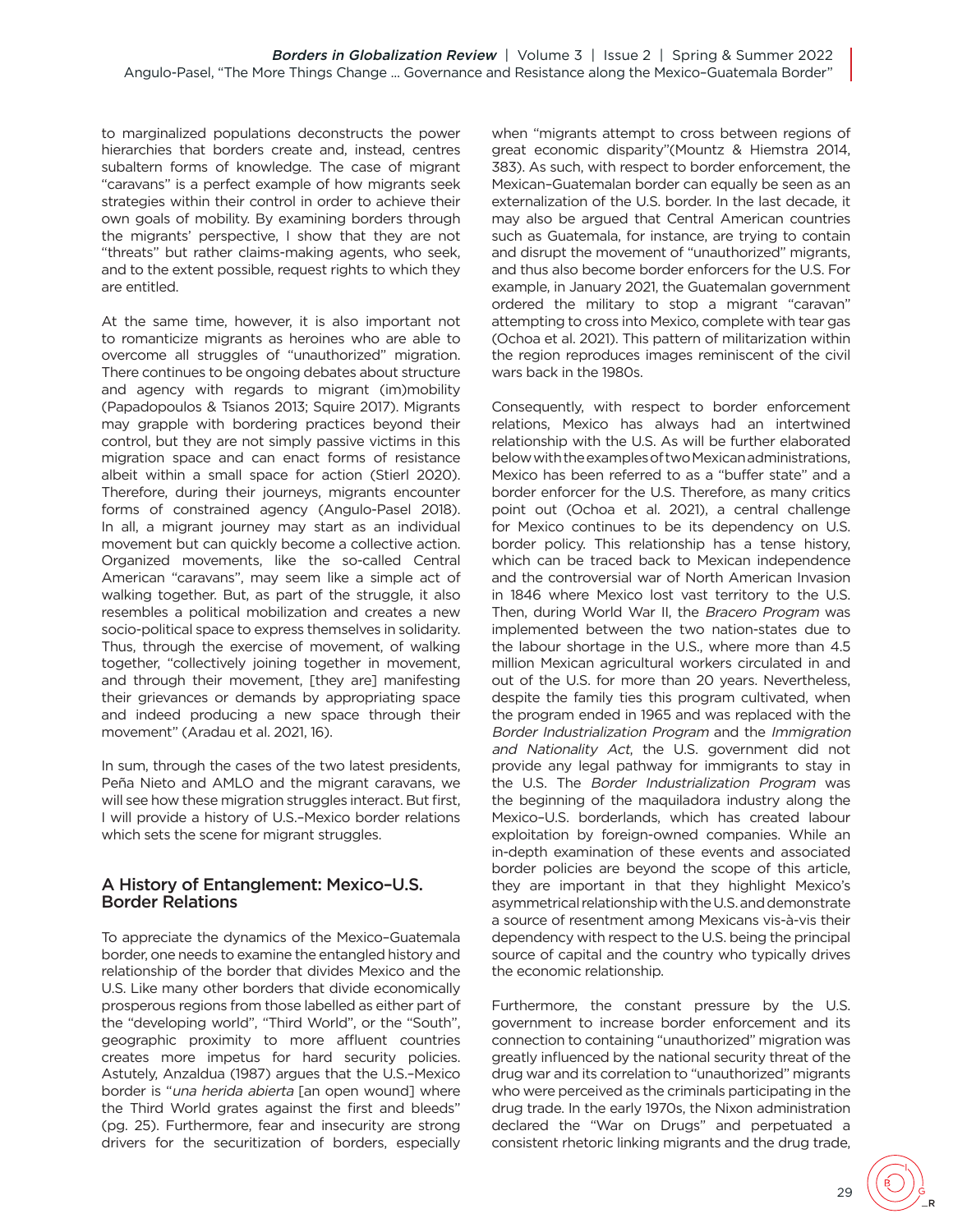which furthered criminalized "foreigners" (Nevins 2001). Therefore, Mexico has had a complicated history with respect to migration. In 1976, the Mexican government passed and implemented the General Law of the Population. Whereas earlier laws focused on importing foreigners to modernize and increase population growth, these laws were amended to become more restrictive to immigration in 1976. The resulting law was unfavourable to immigrants, especially those found to be entering Mexico without legal documentation. At the same time, however, given the proximity to the U.S., there was a strong history of emigration (Fitzgerald 2005), which was encouraged as a form of development through the use of remittances. The migration-development nexus was in full force in Mexico, and the image of the "migrant hero" (Sørensen 2012) was well promoted among government officials. While the Mexican government persuaded the U.S. to embark on immigration reform for its nationals living in the U.S., the Law of the Population criminalized undocumented migration (Garcia Aguilar 2015). In fact, it made it a felony to enter Mexico without legal documents or to be found with an expired visa; crimes punishable for up to ten years imprisonment (Gonzalez-Murphy & Koslowski 2011). This hypocrisy was recognized both internally and externally as pressure mounted by civil society organizations in Mexico, and U.S. government officials, to "practice what you preach".

The negative framing of irregular migrants continued into the 1990s. The North American Free Trade Agreement (NAFTA), which was implemented in 1994, created contradictions where policies facilitated and increased trade and opened markets and access to cheap Mexican labour, but paid little attention to allowing the mobility of this cheap Mexican labour. Furthermore, NAFTA's economic policy increased the number of Mexican farmers and workers seeking job opportunities by privatizing collective farms thus eliminating agricultural subsidies, deregulating agriculture, and selling land to foreign investors (Fernández-Kelly & Massey 2007). While NAFTA created disparities, inequalities, and displacement among Mexicans, the U.S. government implemented several border enforcement operations along the U.S. Southwest border, including Operation Hold the Line/Blockade (1993) in El Paso, Texas and Operation Gatekeeper (1994) in San Diego, California. The social construction of the criminal irregular migrant was distinct from the trusted business travelers whose movements were not only allowed but encouraged with the implementation of NAFTA. Thus, the securitization of the border and militarization of border enforcement is dependent on the population in question. Prior to NAFTA, U.S. border policy had already begun a more restrictive pattern with the 1986 Immigration Reform and Control Act, where the government actively criminalized the hiring of "unauthorized" workers by U.S. employers and began to increase funding for Customs and Border Protection (CBP) as well as Border Patrol (BP) agents.

When Vicente Fox came to power in 2000, there was increasing pressure to change restrictive immigration laws in Mexico. The Fox administration was able to secure bilateral immigration reform discussions with George W. Bush but the attacks of September 11, 2001 (9/11) halted all negotiations from moving forward. With respect to migration management, the norm in both the U.S. and Mexico became to increase the securitization of "unauthorized" migrants. Prior to 9/11, however, the national security discourse vis-à-vis irregular migrants had been established by the Fox administration with the implementation of Plan Sur. However, its objectives were remarkably reinforced after 9/11 as Plan Sur's intentions clearly linked the control of illicit flows, such as drugs and arms, as well as "unauthorized" migrants by explicitly promoting the control and vigilance of migration flows "from the Isthmus of Tehuantepec to the southern border" (Garcia Aguilar 2015, 60). This political narrative illustrates how "unauthorized" migration becomes embedded in the national security discourse. The securitization of migrants in Mexico continued in 2002, when the U.S. and Mexico established the Smart Border: 22 Point Agreement (Office of the Press Secretary 2002), which sought to enhance control and security at Mexico's southern border. Throughout these policies, civil society groups within Mexico continued to criticize the government for its lack of commitment to the protection of migrant rights in favour of national security objectives and kept pressing the government to develop reforms to its restrictive migration policies.

This explicit conflation between "unauthorized" migrants, and illicit flows like illegal drugs and arms was not only an increasingly accepted narrative among the public, but was further solidified by the Calderon (2006–2012) administration, when together with U.S. support, it launched the Mérida Initiative and the "war on drugs and organized crime". The Mérida Initiative was a foreign aid package that combined economic, technical, and intelligence aid in order to combat organized crime (which included transnational migration) all in the name of "defending sovereignty and national security" (Garcia Aguilar 2015, 61; Benítez Manaut 2011). One of the main pillars of the policy, for example, included creating a 21st Century Border Structure which would "facilitate legitimate commerce and movement of people while curtailing the illicit flow of drugs, people, arms, and cash" [emphasis added] (Ocampomi 2021). As a result, since 2006, Mexico experienced an extreme rise in violence throughout the country. During Calderon's tenure, over 40,000 people were killed in military operations and inter-cartel violence (Mercille 2011). The following sections examine the two latest Mexican administrations to highlight the exercises of power the nation-state enacts to control and contain "undesirable" migrant populations and the correlation to U.S. political pressure to extend its border enforcement regime; and, how migrants, despite these border tactics, exercise their rights and resist through organized collective movement.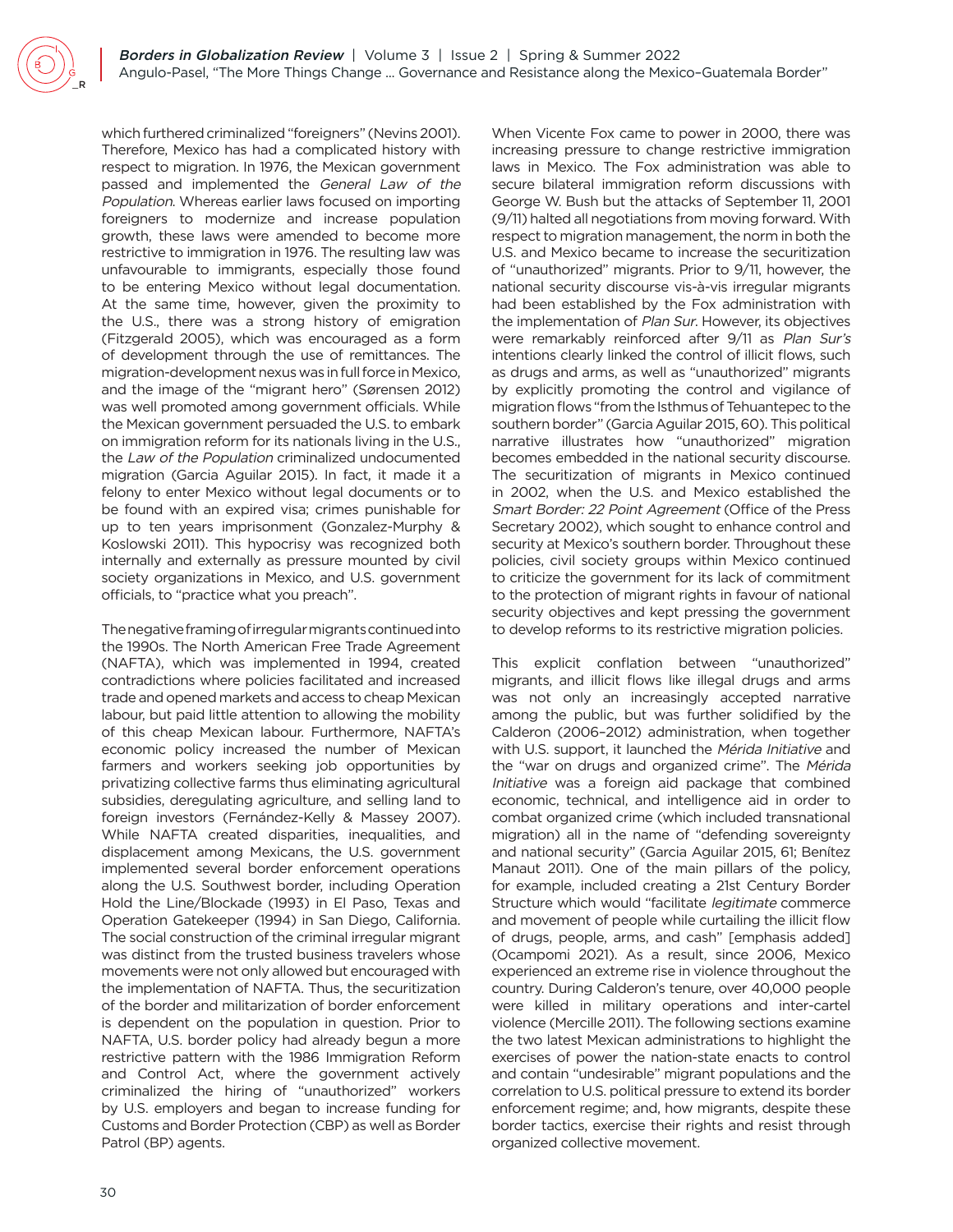## Exercises of Nation-State Power

#### Peña Nieto's Border Policy

With respect to border enforcement, the Peña Nieto administration followed the security patterns set forth by the Calderon administration. Enrique Peña Nieto is perhaps most (in)famously known for the border policy the Programa Frontera Sur (PFS) or the Southern Border Plan, which highlights how discourse and policy continued to be used to "other" and contain "unauthorized" migrants. Together with the Guatemalan administration, the PFS was launched in July 2014. The PFS was the latest iteration of Mexican border policy, which although claimed to want to achieve migrant safety, protection, and the respect of migrant rights, actually had detrimental effects on migrants crossing Mexico. Furthermore, when examining the events surrounding the implementation of this policy, we discover that this governance directive was plainly influenced by what was happening in the U.S. borderlands during the same time period. Until this point, Peña Nieto's immigration policy had been fairly discreet. As a Partido Revolucionario Institucional (PRI) candidate, migration did not appear to be a central campaign issue, nor initially a top priority for his administration (Alba 2013).

According to the Peña Nieto government, the principal objective of the PFS policy was to "protect and safeguard the human rights of migrants entering and transiting through Mexico and to regulate international crossings so as to increase the development and security of the region" (Presidencia de la Republica 2014). This objective, however, appears to promote two seemingly contradictory narratives—one which seeks to protect the human rights of migrants and the other which increases the security of the region. When the PFS was launched, it outlined five distinct action items. Four of the five items relate to border security and controlling migratory movements; all, however, in the name of the migrant's safety and protection. The principal aim appeared to be to devote funds and enforcement resources to the southern border region to lower the number of U.S.-bound "unauthorized" migrants (Castañeda 2016). This plan involved increasing checkpoints along major train routes and highways travelling northbound and setting up raids within the interior of the country where migrants may be found (ie. hotels, motels, etc.). In particular, the enforcement operations on the cargo train referred to as "La Bestia" were most visible where "migration authorities… blocked migrants from boarding trains, [and] pulled migrants off of trains" (Isacson et al. 2015). In all, this immigration security crackdown along the southern border prompted concerns from international organizations and non-governmental organizations about the excessive use of force by Mexican authorities (WOLA 2015; Boggs 2015; Inter-American Commission on Human Rights (IACHR) 2015).

Once more, the context behind this policy is important to note as it highlights the entanglement of Mexico's border security relationship with the U.S. During the summer of 2014, the Obama administration established bilateral negotiations with the Mexican government after the U.S. declared a humanitarian crisis at its southern border due to the high volume of unaccompanied children that were attempting to achieve safe passage into the U.S. There was intense media attention surrounding this "crisis", which showed overwhelmed Border Patrol personnel and facilities as well as discontent among the public in border states (Conlon 2014). The Obama administration sought cooperation and applied political pressure to the Peña Nieto administration to contain the "flow" of irregular migrants travelling to the U.S., ostensibly "stretching" its border enforcement objectives and promoting the use of Mexican border enforcement as a buffer state or a stopgap for "unauthorized" migration. The security crackdown was successful in apprehending and deporting thousands of migrants coming from Central America with approximately a 71 percent increase in apprehensions between July 2014 and June 2015 compared to the same period the previous year (Isacson et al. 2015). Furthermore, in 2015, Mexico apprehended more Central American migrants when compared to its U.S. counterpart: 174,529 apprehended in Mexico (SEGOB-INM 2015) versus 145,316 apprehended by the U.S. (U.S. Customs and Border Protection 2016). As can be observed from Figures 1 and 2 below, it is clear that the consequences of the PFS from Mexico's perspective was to implement a policy of containment in the southern border region and boost deportations.



Figure 1: Apprehensions/Detentions at the Southern Border. Southern border states included in this chart are Chiapas, Campeche, Tabasco, and Quintana Roo. Source: SEGOB-INM 2012, 2013, 2014, 2015 (Compiled by author).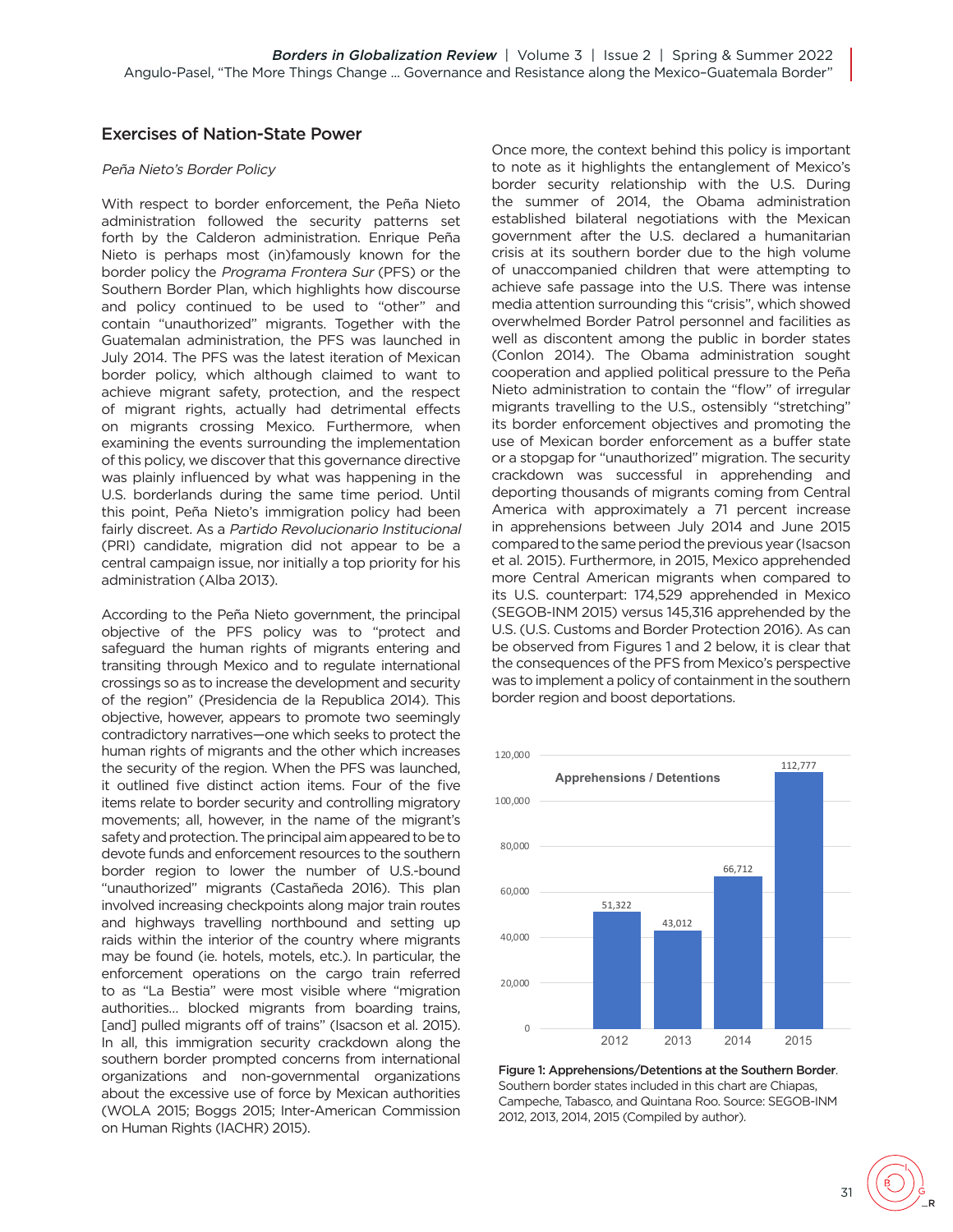

2012 2013 2014 2015 INM 2012, 2013, 2014, 2015 (Compiled by author). Figure 2: Mexico's Deportations by Year. Source: SEGOB-

#### AMLO's Border Policy

When the Andrés Manuel López Obrador (AMLO) administration came into power in December 2018, there were high expectations among civil society leaders that the hard security policies vis-à-vis "unauthorized" migrants that Peña Nieto had implemented would change (Ruiz et al. 2020). First, politically, AMLO was very different from his predecessor. He was from the progressive party, MORENA, which he founded in 2014 after losing two presidential runs, citing electoral fraud. In comparison to the PRI party, the MORENA party represented a progressive leftist position, which advocated for members of the underclass, equality, and social justice (Chouza 2014). Second, with regards to "unauthorized" migration, AMLO advocated for a social and economic development approach in the southern border region to address the root causes of migration rather than Peña Nieto's security approach. His objective was to foster development with major infrastructure and social projects, which in turn would help reduce migration (Vega 2019). Originally, President AMLO promised to promote a more humanitarian approach to migration. His new administration pledged to change Mexico's migration policy and placed migrant rights defenders in key policy positions (Ruiz et al. 2020). Thus, despite the previous administration's punitive detention and deportation policies and U.S. President Donald Trump's relentless attacks on "illegal" immigration and xenophobic remarks towards both Mexican and Central American migrants, AMLO, even prior to his election victory, campaigned on the need to protect Central American migrants and defend their human rights (López Obrador 2018).

Nevertheless, the complex and dependent border relationship between the U.S. and Mexico proved to make the push towards a more humanitarian approach to "unauthorized" migration difficult. What has been dubbed the "Trump Effect" in the U.S. had negative consequences on Mexican border policy. In particular, there are two relevant factors that have directly influenced border policy, and both culminated with the Migrant Protection Protocols (MPP) or the "Stay in Mexico" policy. First, there was the "Zero Tolerance" policies, which began to be formulated in 2017, but would not be formally introduced until April 2018. The immigration policies associated with "Zero Tolerance" further criminalized irregular migrants by convicting any migrant with a felony crime if they crossed into the U.S. unlawfully. This set of policies not only justified the separation of families, but also reproduced the divisive "othering" narrative and xenophobic rhetoric of the "illegal" migrant.

Second, there was the migrant exodus from Central America that was referred to as "migrant caravans" and began in October 2018. The Trump administration continued to fabricate an "invasion" narrative using fear of criminals trying to attack the U.S. as a justification for its policies. Again, there was a clear pattern of associating this population with a national security emergency, a narrative that was "reliant on creating a sense of siege" (Pope 2020). In Mexico, these events were occurring during AMLO's presidential campaign and then while he was President-Elect. Even before he assumed the presidency, however, AMLO was vocal with his support of the members of the migrant "caravans" and offered to provide them with humanitarian protections. Once in office in January 2019, the Instituto Nacional de Migración (INM), under the direction of the AMLO administration, began granting humanitarian visas with the right to work to "caravan" members who entered through Tapachula, Chiapas (Joseph et al. 2019). This humanitarian visa process was much different than the more arduous application process for humanitarian visas during the PFS era under Peña Nieto, which could take up to 5 months to obtain and did not provide a work permit (Angulo-Pasel 2021). The INM named this humanitarian visa process the Programa Emergente de Emisión de Tarjetas de Visitante por Razones Humanitarias [Emergent Program for the Granting of Visitor for Humanitarian Reasons Cards], which included an expedited screening and interview process and typically took five days (Ruiz et al. 2020). The program proved to be very successful in that by January 23, 2019, there were already 8,727 applications for this humanitarian visa (Secretaría de Gobernación (SEGOB) 2019).

Yet, the Trump administration's constant focus on "unauthorized" migration coming from Mexico and the multiple migrant "caravans" in the early months of AMLO's presidency, escalated the political pressure from the U.S. This pressure, along with an overwhelming number of applicants for this new type of humanitarian visa, abruptly halted AMLO's policy prerogatives. More specifically, the policy shift from the promised humane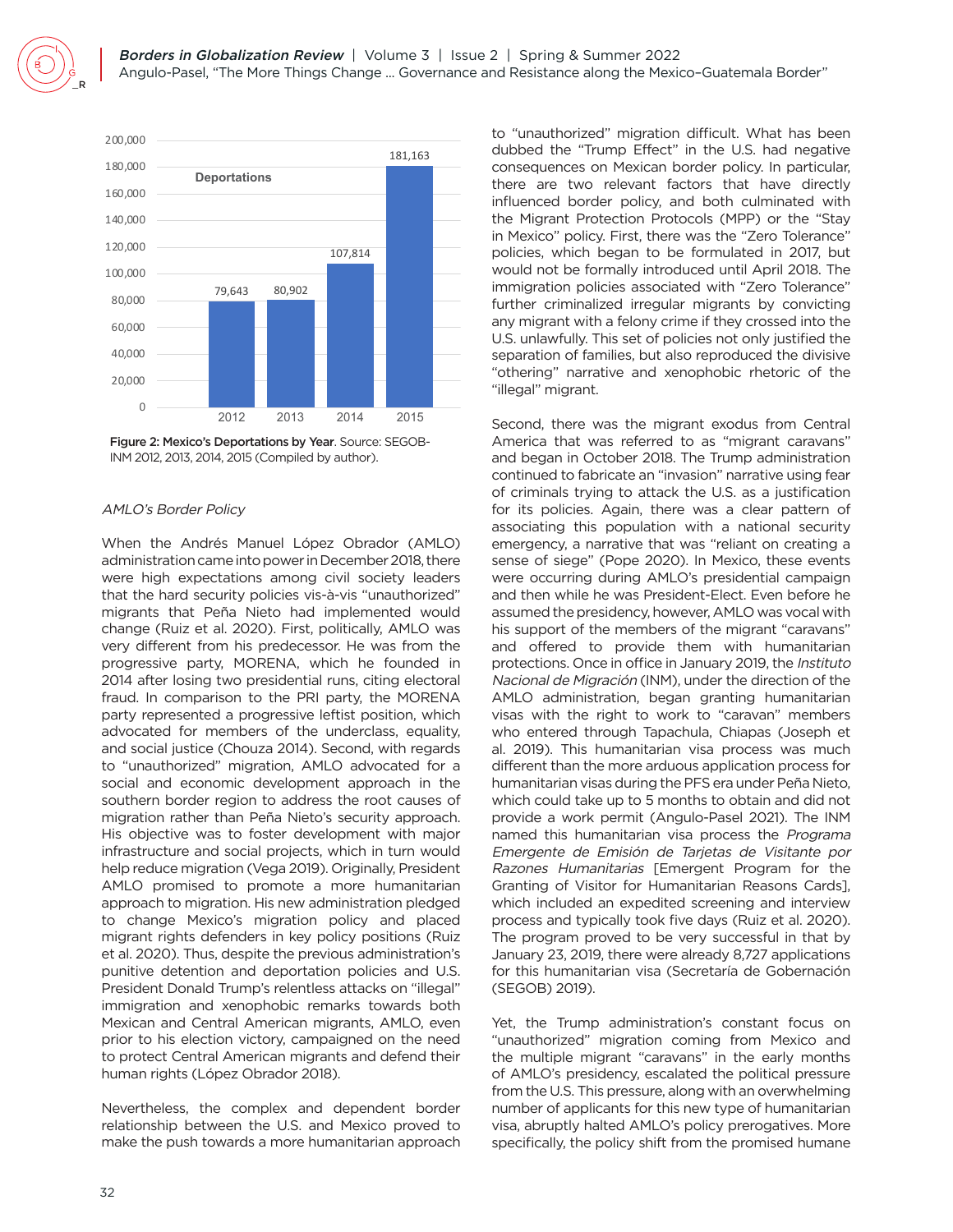approach to "unauthorized" migration towards more enforcement-based tactics began to take shape after President Trump threatened to impose escalating trade tariffs on Mexican goods entering the U.S. if the Mexican government did not do more to stop the flow of "illegal" migrants coming to the U.S.–Mexico border; thus, laying bare the dependent economic relationship between the two nation-states. The tariffs would start at 5 percent and could eventually increase to 25 percent (Shear & Haberman 2019). The AMLO government, aware that the U.S. is Mexico's number one economic trading partner, knew these tariffs would have detrimental effects on the economy and its popular support. Thus, after a series of bilateral negotiations, all of the factors mentioned above culminated in the U.S.–Mexico Joint Declaration and Migrant Protection Protocols (MPP), otherwise known as the "Remain in Mexico" policy. With this agreement, the Mexican government would actively crackdown on migration enforcement at the Mexican southern border and the U.S. would be able "to send asylum seekers back to Mexico to wait for their immigration hearings in the United States" (Meyer & Isacson 2019, 8). According to official statistics from the INM, apprehensions and detentions in the southern states which make up the borderlands with Guatemala (Chiapas, Campeche, Tabasco, Quintana Roo) and overall deportations rose again: apprehensions and detentions from 73,176 in 2018 to 98,076 in 2019; and deportations from 115,686 in 2018 to 149,812 in 2019 (SEGOB-INM 2018; 2019). Once more, similar to the Peña Nieto administration, the new AMLO government found itself acting as an external border enforcer for the U.S., and border practices reverted back to displaying the nation-state's enforcement power.

#### The Role of the National Guard

Shortly after the bilateral agreement was reached between the two countries in June 2019, the threat of tariffs was withdrawn, and the border enforcement efforts increased. The AMLO administration employed a new border enforcement technique by deploying the recently created National Guard to the Mexico– Guatemala border to stop "unauthorized" migrants from entering Mexico. Reminiscent of the PFS policy, this militarized security force set up checkpoints along major highways and train routes. There was also accounts that immigration officials raided migrant shelters (Lakhani 2019). Overall, in Mexico, there were and are many concerns with this new security force. First, despite claims to the contrary, the National Guard consists primarily of military or ex-military personnel who have been deployed to assist in migration enforcement. According to a report by the Washington Office on Latin America (WOLA), the National Guard was to assume all federal policing functions where "the government expected that most Federal Police agents would move over to the new force, but this has not been the case" (Meyer 2020). Instead, three quarters of the National Guard members are from the army or the navy. Given their broad powers in civilian policing and public security tasks, there are major concerns with using army and navy soldiers due to the lack of accountability and the expanding militarized nature of public security in Mexico (Meyer 2020). In June 2019, the National Guard deployed approximately 21,500 officers as part of the surge of border enforcement operations along the southern border (Ruiz et al. 2020). However, using guardsmen for migration issues further militarizes the border and raises human rights concerns due to the lack of human rights training or interaction with vulnerable populations the guardsmen receive (Meyer & Isacson 2019). As a result, there have been multiple reports of members of the National Guard "assisting" the INM in border enforcement operations, actively preventing migrant "caravans" from travelling to and through Mexico, including physically abusing migrants with riot gear, using tear gas, and forcing them on buses to take them back to Tapachula (Abbott 2020; Tucker 2020; Meyer 2020).

## Exercises of Migrant Resistance

Altogether these border enforcement policies affect the lived experiences of migrants who attempt to achieve safe passage throughout Mexico. They encounter a journey of violence, which begins as soon as that decision is made to migrate; as they prepare to enter a clandestine space. Through migrant knowledge networks, they are aware that their journey will be long and dangerous, but they still move. This act of moving is a form of resistance; they move despite nation-state governments telling them otherwise. Throughout my fieldwork, I found that despite their struggles, migrants are aware that movement is their strategy for survival. They know they are going against the power and laws of the nation-state, but they still move. Thus, through their movement, migrants challenge the border regime and existing structures because that is how they survive. No matter how small, the power to move and resist borders is still there. I encountered migrants who had been victims of physical and sexual assault, as well as kidnapping and extortion. The journey may involve walking for days through the most secluded fields and developing blisters the size of rocks on the bottom of one's feet and/or it may involve trying to board a deadly freight train as a mode of transportation, which can amputate or kill people. Overall, it involves palpable fear and distrust of anyone and everyone along the journey, including the authorities that are supposed to "protect" but instead abuse. The journey is full of precarity, liminality, and vulnerability, but they still move.

Within this migration space, which is filled with struggles between those who seek to contain and control, and those who seek to move, migrants find strategies to survive their migratory journeys, reclaim control over their movements, and overcome the power of the "border". "Unauthorized" migrants move because they have been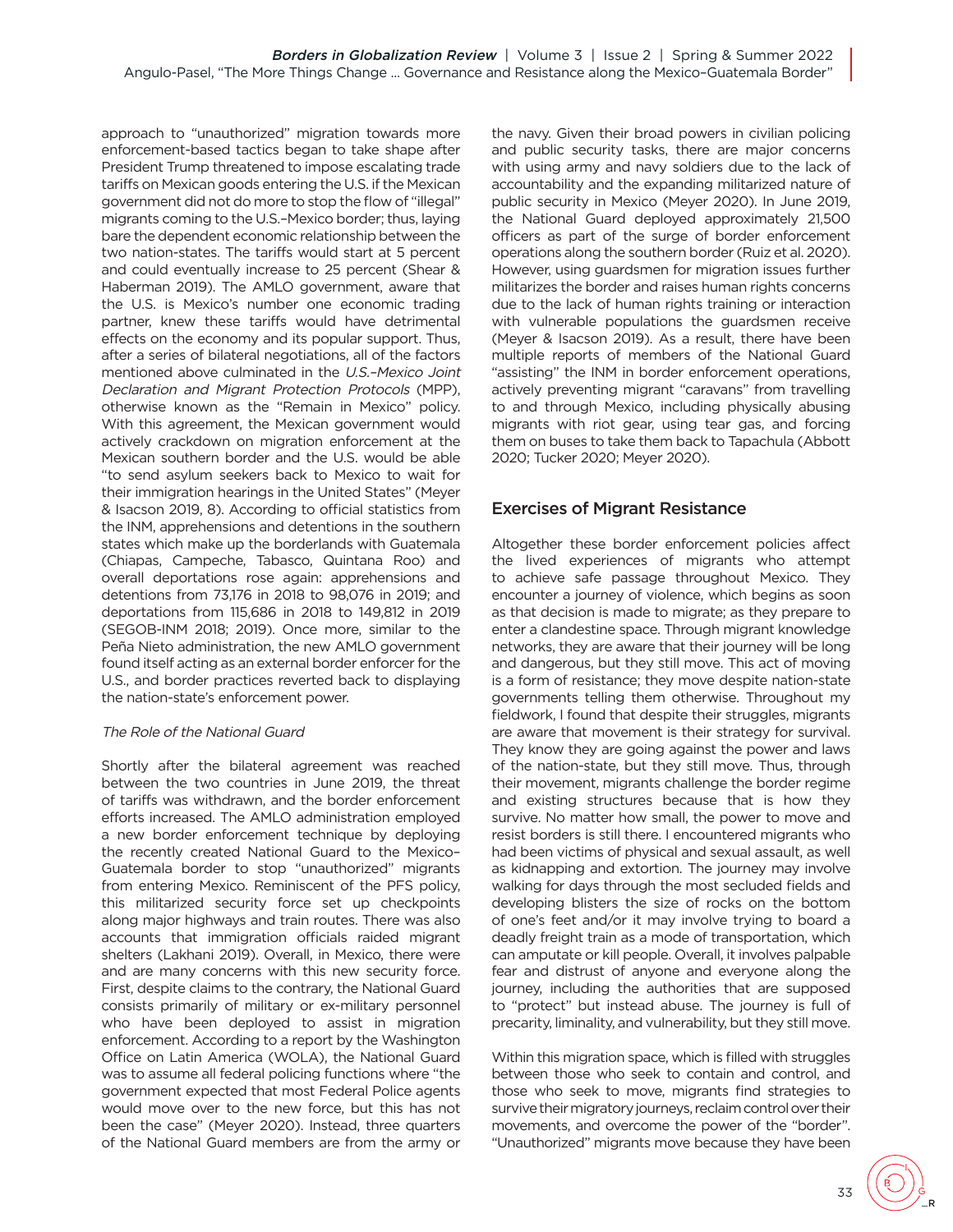forcibly displaced by various forms of structural violence, which excludes and marginalizes them (Hyndman 2004). Bordering practices that disrupt and criminalize a population intercept rather than address root causes of forced displacement and migration. For instance, not only are there great economic inequalities in Central America, but this inequality is caused by a history of exploitation and rural displacement, which makes it difficult to obtain a sustainable livelihood. Initially, AMLO appeared willing to address socio-economic development but his policies reverted back to containment.

Consequently, the Guatemala–Mexico border is a site of constant struggle between the power of the nation-state and the strategies of survival and resistance migrants use to travel north. One such strategy is what has been referred to as the migrant "caravan", although migrant activists choose to call these movements a migrant exodus to bring attention to the unlivable situation this population faces. Caravans have become more visible, larger and more widely discussed. This is due to the increased use of social media (i.e. Facebook) for organizing, increased safety for migrants, and increased media attention (Sieff & Partlow 2018). This form of organization and migrant resistance became especially known in October 2018 when it received ample media attention and wrath from the Trump administration. This particular migrant "caravan" grew to approximately 4,000 people and its members were primarily from Honduras (Roberts 2018). Nonetheless, it is important to note that these movements are not necessarily new, but rather, have gained more momentum and recognition in the last five years. In fact, for the last decade or so, there have been yearly migrant "caravans" throughout Mexico, two prominent ones being the Viacrucis Migrante which began in 2010 (Garrido 2018) and the mothers of missing migrants, which travels north every year looking for their missing loved ones (Kron 2016). Civil society groups, like Pueblo Sin Fronteras, typically organize these movements as "an affirmative protest mobilization against unjust border and immigration policies" (Tazzioli & De Genova 2020, 877).

There are three prominent reasons why migrants use this survival strategy. One has to do with the issues of security and safety. "Unauthorized" migrants are preyed upon by both state and non-state actors. Members of criminal gangs frequent secluded areas to kidnap and extort migrants. Similarly, federal, state, and municipal authorities abuse and extort people along migrant trajectories. During my fieldwork, I encountered many migrants with stories about their border violence. One story involved a 14-year-old boy who I met at a migrant shelter. Like others, he was escaping violence in his home country of Honduras. When I met him, he was in the process of applying for a humanitarian status in Mexico because he had been gang raped by a group of men. Another story involves a woman, also from Honduras, who was fleeing her country without her children in hopes of finding safe passage to the U.S. to

claim asylum. She wanted to immigrate to the U.S. and then bring her children to join her. When I met her, she was travelling with a man, who I first believed was her spouse. Upon speaking with them, however, I found out that this man was setting out on his journey again within the next couple of days while she was staying behind. Up until this point, they had been travelling together and pretending to be a couple so that the woman would not be harassed or sexually abused by others on their journey. In return for this "protection", there was an understanding that there was an exchange of sexual relations. Given the gender-based violence that occurs on the journey through Mexico, she felt safer in this partnership. Thus, "caravans" allow migrants to travel in groups which affords them more security during their journeys versus travelling alone. There is strength and safety in numbers, especially when there is press attention. Together these migrants also show resistance to border policies by using their right to move together despite governments' attempts to stop them.

Second, travelling in large groups that have been organized by civil society means that migrants do not have to acquire the services of coyotes and/or *polleros*. Coyotes/polleros are migration facilitators who charge a fee in order to help smuggle migrants through Mexico and into the U.S. As border enforcement and control continues to escalate, the need for coyotes and the cost of acquiring their services also increases. As pathways in Mexico become more violent and dangerous, the service becomes more expensive to account for the risk involved in the journey; services can range from \$5000 to \$10,000 dollars (Isacson et al. 2015). Lastly, travelling in large groups, which are organized by civil society, is a collective social protest of resistance that fosters solidarity among its members. Within this migrant struggle, this form of collective mobility is a social movement that serves to call attention to, and bears witness to the gang violence, poverty, inequality, and environmental devastation its members endure (Wurtz 2020). It is a form of resistance that seeks to identify social and political demands and fights for the rights of its members; the right to move, the right to seek asylum, the right to a life free from violence, the right to survive. Therefore, through the exercise of movement and resistance, migrants that organize and walk in "caravans" are not victims, but claims-making agents who can regain control of the narrative by demanding the rights of asylum to which they are entitled. These social movements will continue as a strategy as long as the conditions in their home countries persist.

## **Conclusion**

In sum, Mexico's southern border with Guatemala is an important site of struggle, which requires more attention. When we examine this border, we discover that territorial borders are but a line on the sand (Parker & Vaughan-Williams 2009). In reality and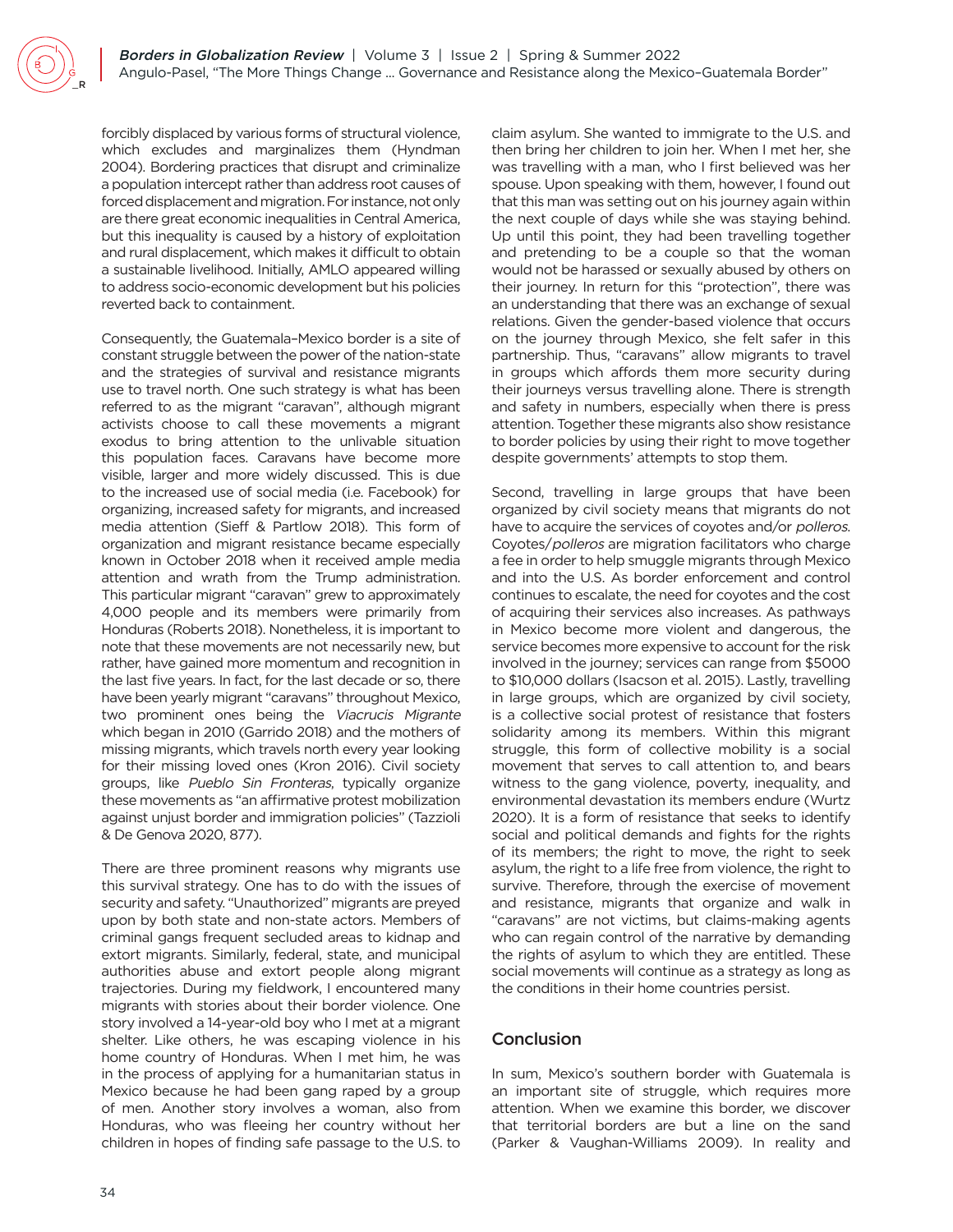on-the-ground, this border manifests in many forms; it is an invisible wall. It is the checkpoints along highways and train routes, it is the raids at motels where migrants frequent, it is tear gas and riot gear worn by National Guard members, and, paradoxically it is primarily said to be done in the name of the "protection and safety" of migrants. Although this border is an important site of study, it is also similar to other borders around the world where bordering practices are used as techniques of containment to restrict the movement of unwanted populations.

My research shows that when borders divide a relatively affluent state from one deemed to be a "developing" country, hardline security policies through "othering" discourse and policy are justified and endorsed to deter "unauthorized" migrants. It also shows that when we examine the border as bordering practices, we can easily observe how the more affluent state can use its political and economic leverage to extend and spatially stretch its border enforcement regime into an entire region and to multiple territorial borders. The Mexico–Guatemala border becomes an overlooked site of struggle, which shows the relations of power and resistance. By analyzing the Peña Nieto and López Obrador administrations, we can see how the border security relations between the U.S. and Mexico are entangled, but also how the nation-state enforces its power through containment tactics. By examining migrant strategies of survival, like migrant "caravans", we discover how this nation-state power interacts with migrants' forms of resistance.

Even though irregular migrants suffer countless numbers of human rights violations, from sexual assaults and beatings, to kidnapping and extortion, they are agents with rights and display resilience despite their vulnerabilities. As long as the root causes of corruption, violence, inequality, and poverty, among others, are not legitimately acknowledged and addressed, migrants will continue to move north for a sustainable livelihood and a life that is free from violence. Their movement is their survival strategy. Their movement is their form of resistance to demand basic human rights. Travelling in "caravans" demonstrates their solidarity, their agency as claims-making individuals, and their commitment to finding a better life. This is a form a social protest that calls attention to their living conditions and also actually takes into account migrants' safety and security.

## Works Cited

- Aaron, Jane, Henrice Altink, and Chris Weedon. 2010. Gendering Border Studies. Cardiff: University of Wales Press. <http://site.ebrary.com/id/10640647>
- Abbott, Jeff. 2020. "'No Human Rights': Mexico Blocks Migrant Caravan Headed North" Al Jazeera (January 24). [https://](https://www.aljazeera.com/news/2020/1/24/no-human-rights-mexico-blocks-migrant-caravan-headed-north) [www.aljazeera.com/news/2020/1/24/no-human-rights](https://www.aljazeera.com/news/2020/1/24/no-human-rights-mexico-blocks-migrant-caravan-headed-north)[mexico-blocks-migrant-caravan-headed-north](https://www.aljazeera.com/news/2020/1/24/no-human-rights-mexico-blocks-migrant-caravan-headed-north)
- Alba, Francisco. 2013. "Mexico: The New Migration Narrative" Migration Policy Institute, Washington, D.C. [https://www.](https://www.migrationpolicy.org/article/mexico-new-migration-narrative) [migrationpolicy.org/article/mexico-new-migration-narrative](https://www.migrationpolicy.org/article/mexico-new-migration-narrative)
- Amoore, Louise. 2006. "Biometric Borders: Governing Mobilities in the War on Terror" Political Geography 25: 336–51. <https://doi.org/10.1016/j.polgeo.2006.02.001>
- Angulo-Pasel, Carla. 2018. "The Journey of Central American Women Migrants: En Gender Ing the Mobile Commons" Mobilities 13(6): 894–909. [https://doi.org/10.1080/17450101](https://doi.org/10.1080/17450101.2018.1498225) [.2018.1498225](https://doi.org/10.1080/17450101.2018.1498225)
- -. 2019. "The Categorized and Invisible: The Effects of the 'Border' on Women Migrant Transit Flows in Mexico" Social Sciences 8(5): 144.<https://doi.org/10.3390/socsci8050144>
- Anzaldúa, Gloria. 1987. Borderlands: La Frontera: The New Mestiza. San Francisco: Aunt Lute Books.
- Aradau, Claudia, Brenna Bhandar, Manuela Bojadzijev, Josue David Cisneros, N De Genova, Julia Eckert, Elena Fontanari, et al. 2021. "Minor Keywords of Political Theory: Migration as a Critical Standpoint A Collaborative Project of Collective Writing" Environment and Planning C: Politics and Space, March, 239965442098856. [https://doi.](https://doi.org/10.1177/2399654420988563) [org/10.1177/2399654420988563](https://doi.org/10.1177/2399654420988563)
- Balibar, Etienne. 2002. "World Borders, Political Borders" PMLA 117(1): 71–78.<https://doi.org/10.1632/003081202X63519>
- Benítez Manaut, Raul. 2011. "México, Centroamérica y Estados Unidos: Migración y Seguridad" in Natalia Armijo Canto (ed.) Migración y Seguridad: Nuevo Desafío Para México, 179–92. México: CASEDE, Ediciones Lirio.
- Biemann, Ursula. 2002. "Performing the Border: On Gender, Transnational Bodies and Technology" in Claudia Sadowski-Smith (ed.) Globalization on the Line. New York, N.Y.: Palgrave.
- Boggs, C. 2015. "Mexico's Southernn Border Plan: More Deportations and Widespread Human Rights Violations" Washington Office on Latin America (WOLA), Washington D.C.
- Brambilla, Chiara. 2015. "Exploring the Critical Potential of the Borderscapes Concept" Geopolitics 20(1): 14–34. [https://](https://doi.org/10.1080/14650045.2014.884561) [doi.org/10.1080/14650045.2014.884561](https://doi.org/10.1080/14650045.2014.884561)
- Casas-Cortes, M., S. Cobarrubias, and N. De Genova. 2015. "New Keywords: Migration and Borders" Cultural Studies 29(1): 55–87. <https://doi.org/10.1080/09502386.2014.891630>
- Castañeda, Alejandra. 2016. "Qué Es El Programa Frontera Sur?" Tijuana, B.C.: COLEF, CNDH.
- Chouza, Paula. 2014. "Mexico's López Obrador Registers New Leftist Party to Run in 2015 Election" El País (July 10).
- Conlon, Kevin. 2014. "Obama, Mexico's President Discuss Influx of Children Crossing Border" CNN (June 19).
- De Genova, Nicholas. 2013. "Spectacles of Migrant 'Illegality': The Scene of Exclusion, the Obscene of Inclusion" Ethnic and Racial Studies 36(7): 1180–98. [https://doi.org/10.1080/0](https://doi.org/10.1080/01419870.2013.783710) [1419870.2013.783710](https://doi.org/10.1080/01419870.2013.783710)
- Fernández-Kelly, Patricia, and Douglas S. Massey. 2007. "Borders for Whom? The Role of NAFTA in Mexico-U.S. Migration" The ANNALS of the American Academy of Political and Social Science 610(1): 98–118. [https://doi.](https://doi.org/10.1177/0002716206297449) [org/10.1177/0002716206297449](https://doi.org/10.1177/0002716206297449)
- Fitzgerald, David. 2005. "Nationality and Migration in Modern Mexico" Journal of Ethnic and Migration Studies 31(1): 171–91. <https://doi.org/10.1080/1369183042000305735>

35  $\bigvee_{\mathsf{R}}$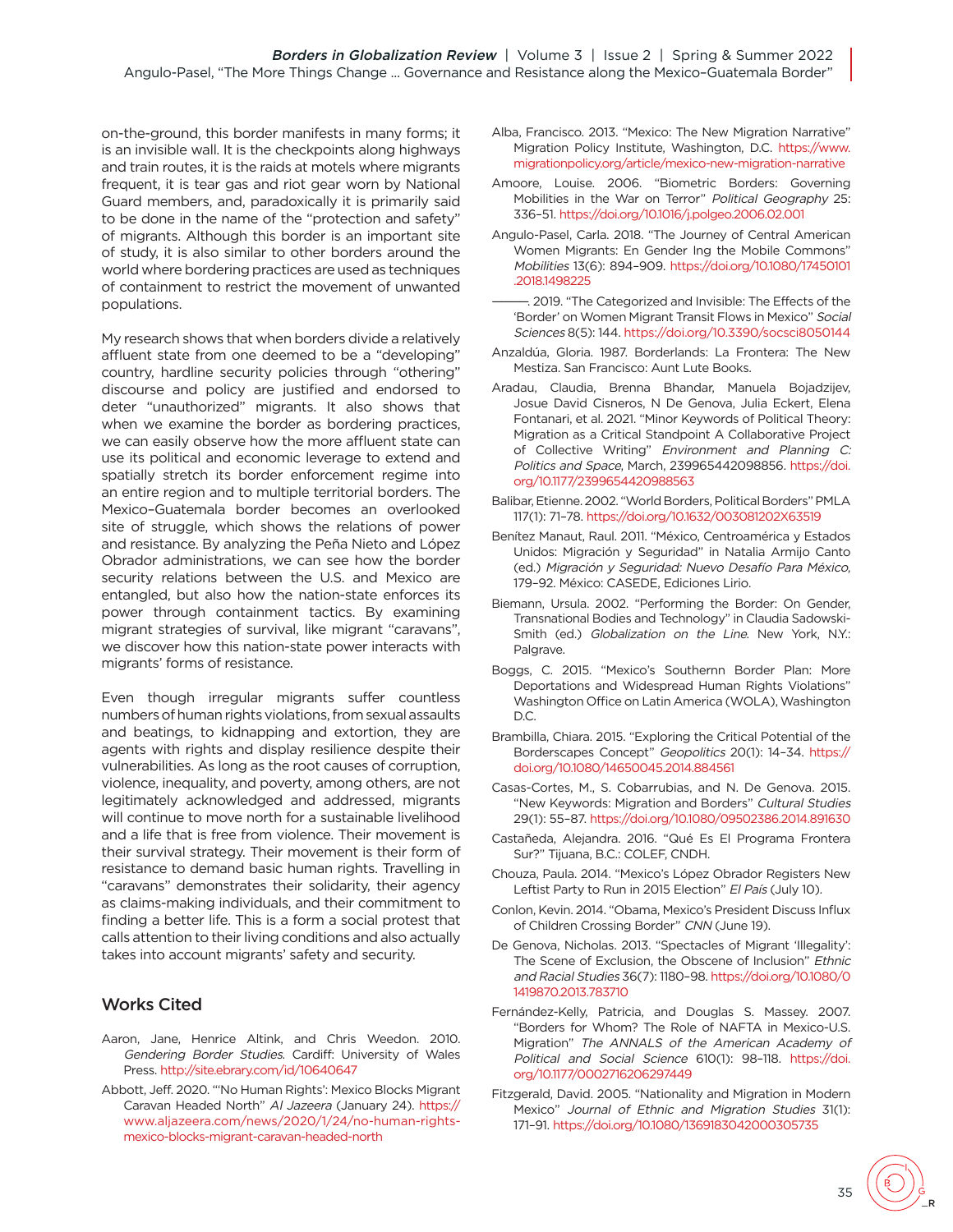- Franck, A.K. 2019. "The 'Street Politics' of Migrant Il/Legality: Navigating Malaysia's Urban Borderscape" Asia Pacific Viewpoint 60(1): 14–23.<https://doi.org/10.1111/apv.12214>
- Garcia Aguilar, Maria del Carmen. 2015. "La Migración Irregular de Tránsito Desde El Derecho y La Política En El Tiempo Global. El Caso de México" in María Eugenia Téllez and Daniel Villafuerte Solís (eds.) Cruces de Fronteras, 52–81. Tijuana, B.C., México; Tuxtla Gutiérrez, Chiapas, México: El Colegio de la Frontera Norte (COLEF).
- Garrido, Edgard. 2018. "Refugee Odyssey Photographing Mexico's Viacrucis Migrante" The Guardian (May 9). [https://www.theguardian.com/artanddesign/2018/may/09/](https://www.theguardian.com/artanddesign/2018/may/09/refugee-odyssey-photographing-mexicos-viacrucis-migrante) [refugee-odyssey-photographing-mexicos-viacrucis-migrante](https://www.theguardian.com/artanddesign/2018/may/09/refugee-odyssey-photographing-mexicos-viacrucis-migrante)
- Gonzalez-Murphy, Laura, and Rey Koslowski. 2011. "Understanding Mexico's Changing Immigration Laws" Woodrow Wilson Center for Scholars.
- Huysmans, Jef. 2000. "The European Union and the Securitization of Migration" Journal of Common Market Studies 38(5): 751–77. <https://doi.org/10.1111/1468-5965.00263>
- Hyndman, Jennifer. 2004. "The Geopolitics of Mobility" in Lynn A. Staeheli, Eleonore Kofman, and Linda J. Peake (eds.) Mapping Women, Making Politics: Feminist Perspectives on Political Geography, 169–84. New York, N.Y.: Routledge.
- Inter-American Commission on Human Rights (IACHR). 2015. "The Human Rights Situation in Mexico, 2015" Washington,  $DC: OAS$
- International Crisis Group. 2018. "Mexico's Southern Border: Security, Violence and Migration in the Trump Era" Latin America Report No. 66. Brussels, Belgium: International Crisis Group. [https://www.crisisgroup.org/latin-america](https://www.crisisgroup.org/latin-america-caribbean/mexico/66-mexicos-southern-border-security-violence-and-migration-trump-era)[caribbean/mexico/66-mexicos-southern-border-security](https://www.crisisgroup.org/latin-america-caribbean/mexico/66-mexicos-southern-border-security-violence-and-migration-trump-era)[violence-and-migration-trump-era](https://www.crisisgroup.org/latin-america-caribbean/mexico/66-mexicos-southern-border-security-violence-and-migration-trump-era)
- Isacson, Adam, Maureen Meyer, and Gabriela Morales. 2015. "Mexico's Other Border: Security, Migration, and the Humanitarian Crisis at the Line with Central America" Washington Office on Latin America (WOLA), Washington, D.C.
- Isacson, Adam, Maureen Meyer, and Hannah Smith. 2015. "Increased Enforcement at Mexico's Southern Border" Washington Office on Latin America (WOLA), Washington, D.C.
- Joseph, Anna, Margarita Juarez Aparicio, and Allena Martin. 2019. "Mexican Tarjetas de Visitante Por Razones Humanitarias and Firm Resettlement: A Practice Advisory for Advocates" Mexico City, Mexico: IMUMI.
- Khosravi, Shahram. 2011. "Illegal" Traveller: An Auto-Ethnography of Borders. Basingstoke: Palgrave Macmillan.
- Kron, Stefanie. 2016. "'Nacimos de La Nada': Border Struggles and Maternal Politics in Mexico" Citizenship Studies 20(5): 579–94.<https://doi.org/10.1080/13621025.2016.1182684>
- Lahav, Gallya, and Virginie Guiraudon. 2000. "Comparative Perspectives on Border Control: Away from the Border and Outside the State" in Peter Andreas and Timothy Snyder (eds.) The Wall Around the West: State Borders and Immigration Controls in North America and Europe, 55–77. Oxford: Rowman & Littlefield Publishers.
- Lakhani, Nina. 2019. "'Everyone Gets Paid': Mexico's Migration Networks are Thriving despite Crackdown" The Guardian (September 12). [https://www.theguardian.com/](https://www.theguardian.com/world/2019/sep/12/mexico-people-smugglers-migrants-coyotes-guatemala) [world/2019/sep/12/mexico-people-smugglers-migrants](https://www.theguardian.com/world/2019/sep/12/mexico-people-smugglers-migrants-coyotes-guatemala)[coyotes-guatemala](https://www.theguardian.com/world/2019/sep/12/mexico-people-smugglers-migrants-coyotes-guatemala)
- López Obrador, Andres Manuel. 2018. "Discurso AMLO al Inciar Su Campaña En Ciudad Juárez, Chihuahua" Speech, Ciudad Juarez, Chihuahua (April 1). [https://morena.si/](https://morena.si/discurso-amlo-al-iniciar-su-campana-en-ciudad-juarez-chihuahua/) [discurso-amlo-al-iniciar-su-campana-en-ciudad-juarez](https://morena.si/discurso-amlo-al-iniciar-su-campana-en-ciudad-juarez-chihuahua/)[chihuahua/](https://morena.si/discurso-amlo-al-iniciar-su-campana-en-ciudad-juarez-chihuahua/)
- Loyd, Jenna M., Matt Mitchelson, and Andrew Burridge (eds). 2012. Beyond Walls and Cages: Prisons, Borders, and Global Crisis. Geographies of Justice and Social Transformation 14. Athens: University of Georgia Press.
- Mercille, Julien. 2011. "Violent Narco-Cartels or US Hegemony? The Political Economy of the 'War on Drugs' in Mexico" Third World Quarterly 32(9): 1637–53. [https://doi.org/10.108](https://doi.org/10.1080/01436597.2011.619881) [0/01436597.2011.619881](https://doi.org/10.1080/01436597.2011.619881)
- Meyer, Maureen. 2020. "One Year After National Guard's Creation, Mexico Is Far from Demilitarizing Public Security" Washington Office on Latin America (WOLA), Washington, D.C. [https://](https://www.wola.org/analysis/one-year-national-guard-mexico/) [www.wola.org/analysis/one-year-national-guard-mexico/](https://www.wola.org/analysis/one-year-national-guard-mexico/)
- Meyer, Maureen, and Adam Isacson. 2019. "The 'Wall' Before the Wall: Mexico's Crackdown on Migration at Its Southern Border" Washington Office on Latin America (WOLA), Washington, D.C.
- Mountz, Alison, and Nancy Hiemstra. 2014. "Chaos and Crisis: Dissecting the Spatiotemporal Logics of Contemporary Migrations and State Practices" Annals of the Association of American Geographers 104(2): 382–90. [http://www.jstor.](http://www.jstor.org/stable/24537729) [org/stable/24537729](http://www.jstor.org/stable/24537729)
- Nevins, Joseph. 2001. Operation Gatekeeper and beyond: The War on "Illegals" and the Remaking of the U.S.-Mexico Boundary. 2nd ed. New York: Routledge.
- Nyers, Peter. 2008. "No One Is Illegal Between City and Nation" in Engin F. Isin and Greg M. Nielsen (eds.) Acts of Citizenship, 160–81. London; New York: Zed Books Ltd.
- Ocampomi. 2021. "The Merdia Initiative" U.S. Embassy in Mexico.<https://mx.usembassy.gov/the-merida-initiative/>
- Ochoa, Brenda, Romero Alamilla Fray Gabriel, and Gonzalez Jose Luis. 2021. "The Other Borders: The Impact of Migration Enforcement Policies in Mexico and Guatemala" Webinar presented at the WOLA Webinar, Washington, D.C., May 17.
- Office of the Press Secretary. 2002. "Smart Border: 22 Point Agreement—U.S.–Mexico Border Partnership Action Plan" The White House. [http://2001-2009.state.gov/p/wha/rls/](http://2001-2009.state.gov/p/wha/rls/fs/8909.htm) [fs/8909.htm](http://2001-2009.state.gov/p/wha/rls/fs/8909.htm)
- Papadopoulos, Dimitris, and Vassilis S. Tsianos. 2013. "After Citizenship: Autonomy of Migration, Organisational Ontology and Mobile Commons" Citizenship Studies 17(2): 178–96. <https://doi.org/10.1080/13621025.2013.780736>
- Parker, Noel, and Nick Vaughan-Williams. 2009. "Lines in the Sand? Towards an Agenda for Critical Border Studies" Geopolitics 14(3): 582–87. [https://doi.org/](https://doi.org/10.1080/14650040903081297) [10.1080/14650040903081297](https://doi.org/10.1080/14650040903081297)
- Pope, Paul James. 2020. "From U.S. Zero-Tolerance Immigration Policy to Immigrant Detention Camps: The Narrative Construction of Homo Sacer" Public Voices Journal 17(1): 99–113.
- Presidencia de la Republica. 2014. "Pone En Marcha El Presidente Enrique Pena Nieto El Programa Frontera Sur" Mexico, D.F. [http://www.presidencia.gob.mx/articulos-prensa/pone-en](http://www.presidencia.gob.mx/articulos-prensa/pone-en-marcha-el-presidente-enrique-pena-nieto-el-programa-frontera-sur/)[marcha-el-presidente-enrique-pena-nieto-el-programa](http://www.presidencia.gob.mx/articulos-prensa/pone-en-marcha-el-presidente-enrique-pena-nieto-el-programa-frontera-sur/)[frontera-sur/](http://www.presidencia.gob.mx/articulos-prensa/pone-en-marcha-el-presidente-enrique-pena-nieto-el-programa-frontera-sur/)